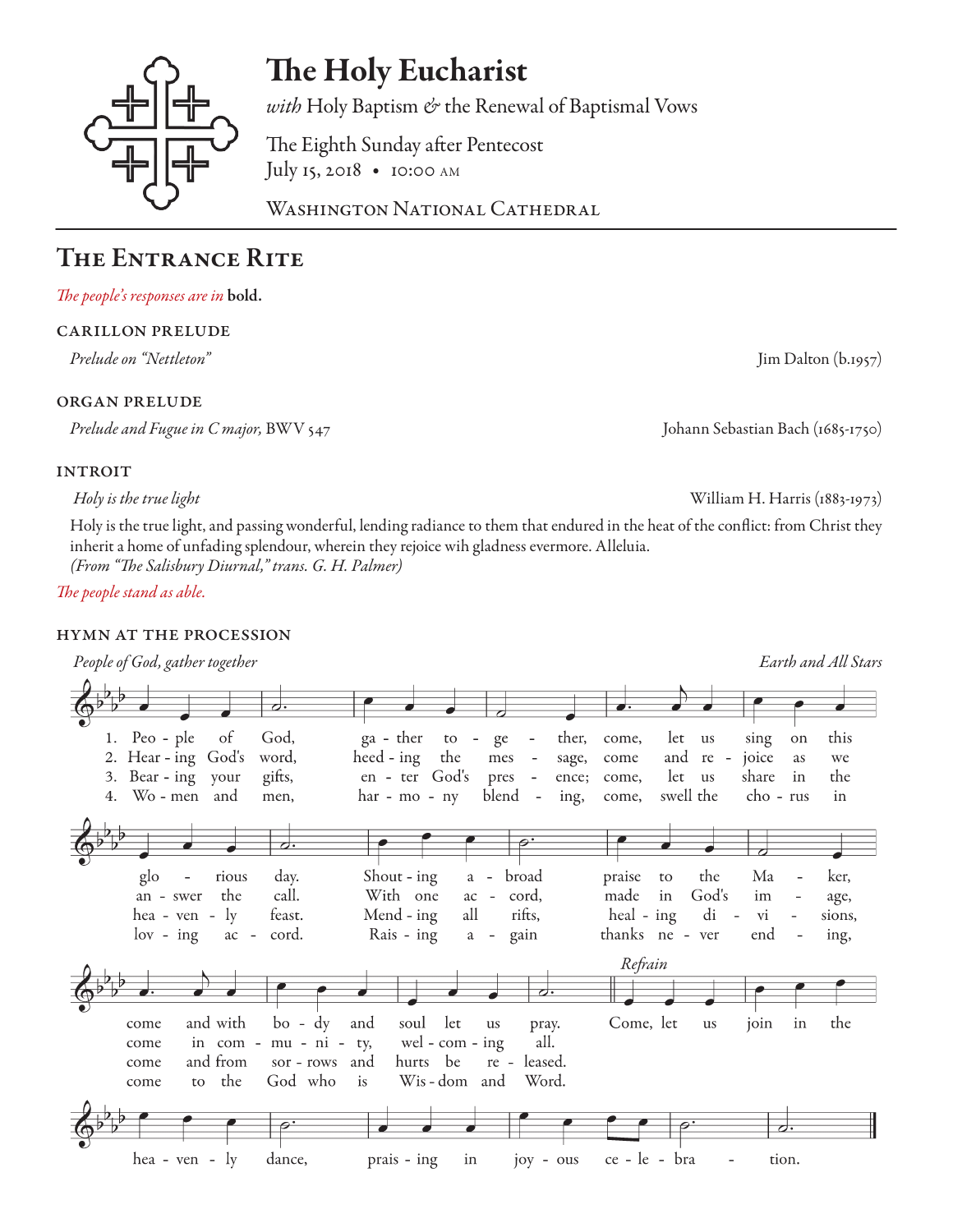#### the opening acclamation

| Presider | Blessed be the one, holy, and living God. |
|----------|-------------------------------------------|
| People   | Glory to God for ever and ever. Amen.     |
| Presider | There is one Body and one Spirit;         |
| People   | There is one hope in God's call to us;    |
| Presider | One Lord, one Faith, one Baptism;         |
| People   | One God and Father of all.                |

## The Word of God

#### the collect for the eighth sunday after pentecost

The Lord be with you. And also with you. Let us pray.

O Lord, mercifully receive the prayers of your people who call upon you, and grant that they may know and understand what things they ought to do, and also may have grace and power faithfully to accomplish them; through Jesus Christ our Lord, who lives and reigns with you and the Holy Spirit, one God, now and for ever. Amen.

#### *The people are seated.*

#### THE FIRST READING 2 Samuel 6:1-5, 12b-19

David again gathered all the chosen men of Israel, thirty thousand. David and all the people with him set out and went from Baale-judah, to bring up from there the ark of God, which is called by the name of the Lord of hosts who is enthroned on the cherubim. They carried the ark of God on a new cart, and brought it out of the house of Abinadab, which was on the hill. Uzzah and Ahio, the sons of Abinadab, were driving the new cart with the ark of God; and Ahio went in front of the ark. David and all the house of Israel were dancing before the Lord with all their might, with songs and lyres and harps and tambourines and castanets and cymbals.

So David went and brought up the ark of God from the house of Obed-edom to the city of David with rejoicing; and when those who bore the ark of the Lord had gone six paces, he sacrificed an ox and a fatling. David danced before the Lord with all his might; David was girded with a linen ephod. So David and all the house of Israel brought up the ark of the Lord with shouting, and with the sound of the trumpet.

As the ark of the Lord came into the city of David, Michal daughter of Saul looked out of the window, and saw King David leaping and dancing before the Lord; and she despised him in her heart.

They brought in the ark of the Lord, and set it in its place, inside the tent that David had pitched for it; and David offered burnt offerings and offerings of well-being before the Lord. When David had finished offering the burnt offerings and the offerings of well-being, he blessed the people in the name of the Lord of hosts, and distributed food among all the people, the whole multitude of Israel, both men and women, to each a cake of bread, a portion of meat, and a cake of raisins. Then all the people went back to their homes.

The Word of the Lord. Thanks be to God.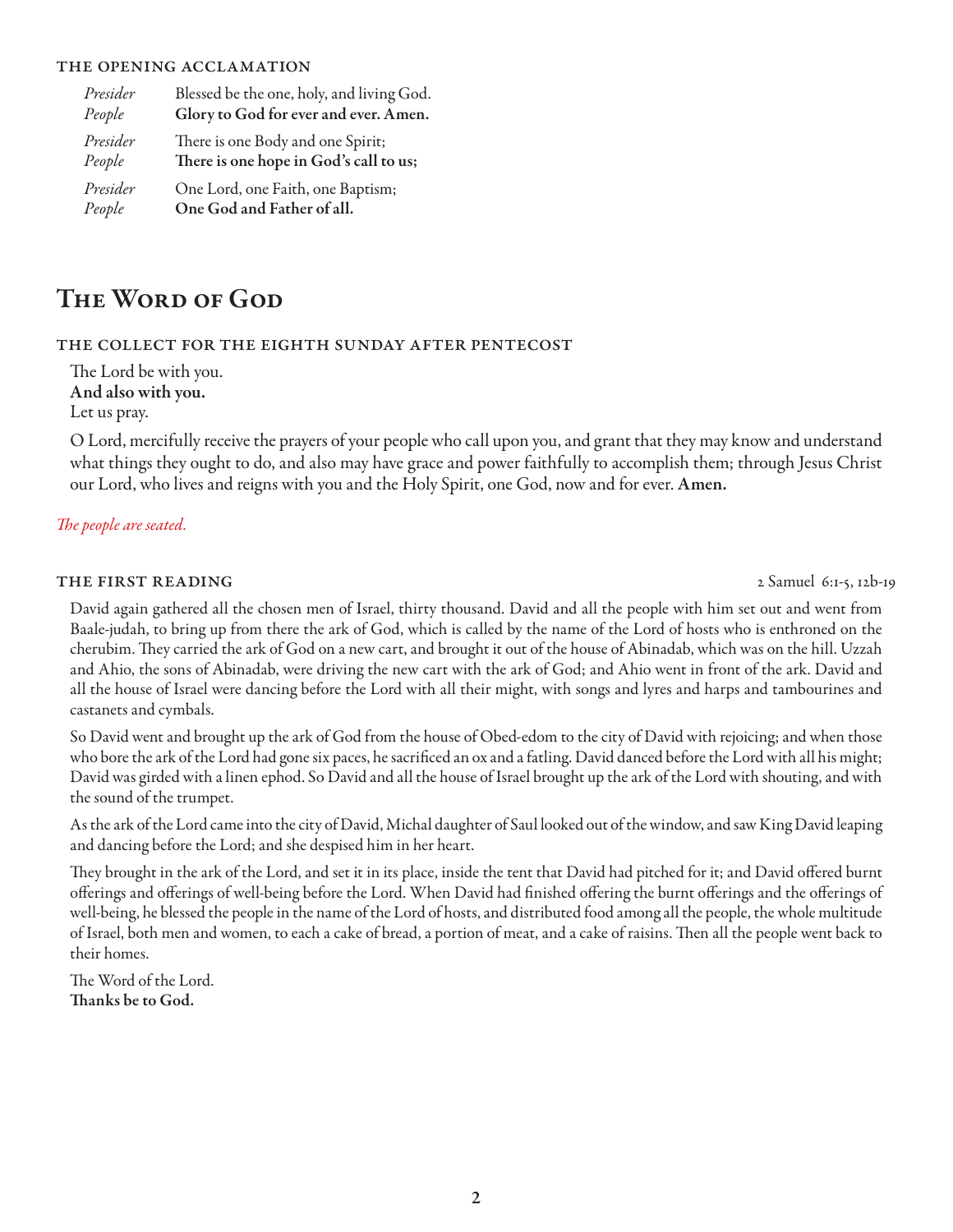#### *One measure of music is sung for each half verse, changing pitch on the underlined syllable. The people sing the verses in bold.*



#### THE SECOND READING Equation of the second reading the second results of the second results of the second results of the second results of the second results of the second results of the second results of the second results

Blessed be the God and Father of our Lord Jesus Christ, who has blessed us in Christ with every spiritual blessing in the heavenly places, just as he chose us in Christ before the foundation of the world to be holy and blameless before him in love. He destined us for adoption as his children through Jesus Christ, according to the good pleasure of his will, to the praise of his glorious grace that he freely bestowed on us in the Beloved. In him we have redemption through his blood, the forgiveness of our trespasses, according to the riches of his grace that he lavished on us. With all wisdom and insight he has made known to us the mystery of his will, according to his good pleasure that he set forth in Christ, as a plan for the fullness of time, to gather up all things in him, things in heaven and things on earth. In Christ we have also obtained an inheritance, having been destined according to the purpose of him who accomplishes all things according to his counsel and will, so that we, who were the first to set our hope on Christ, might live for the praise of his glory. In him you also, when you had heard the word of truth, the gospel of your salvation, and had believed in him, were marked with the seal of the promised Holy Spirit; this is the pledge of our inheritance toward redemption as God's own people, to the praise of his glory.

The Word of the Lord. Thanks be to God.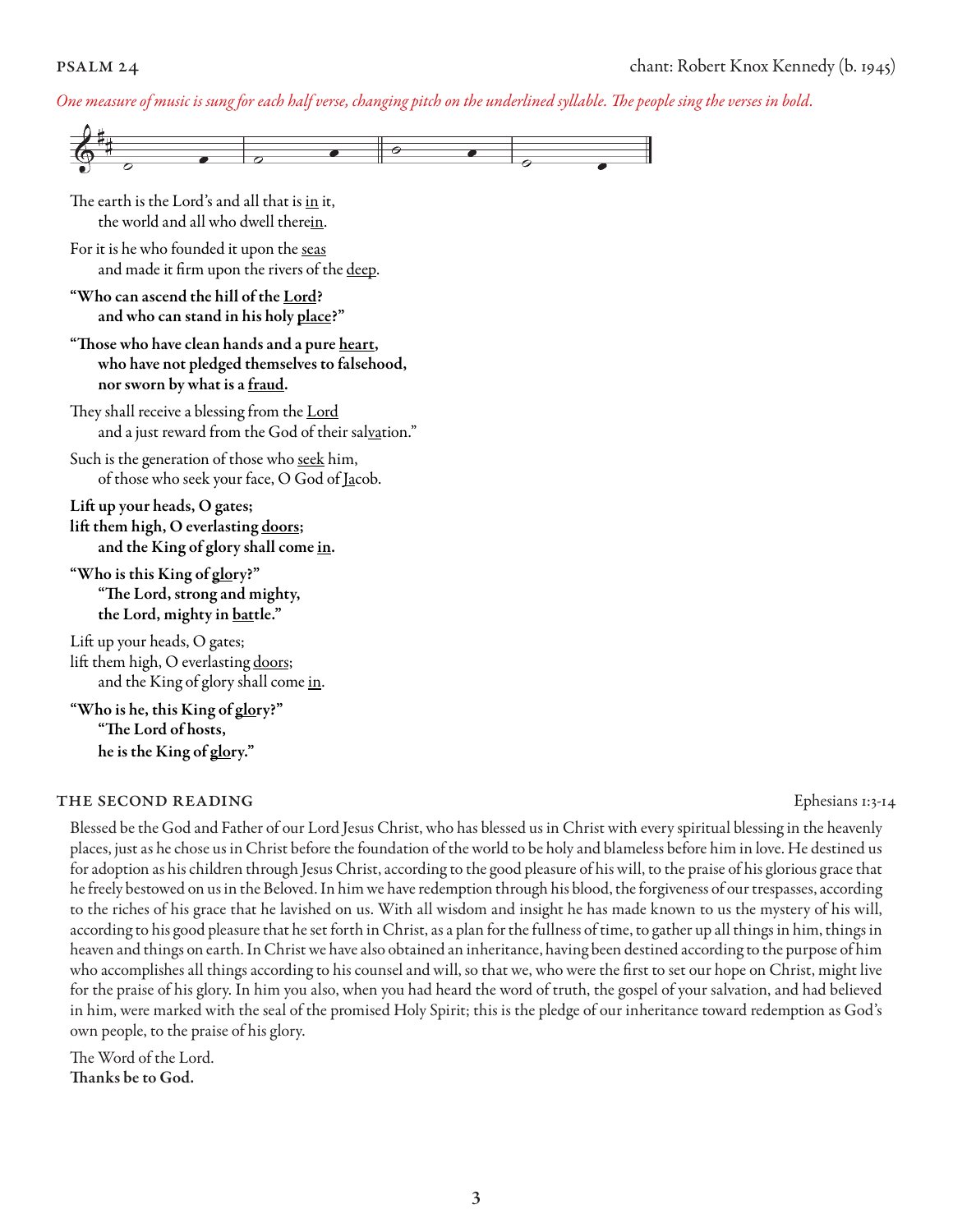#### hymn at the sequence • 686

 *Come, thou fount of every blessing Nettleton* 

#### THE HOLY GOSPEL Mark 6:14-29

The Holy Gospel of our Lord Jesus Christ according to Mark. Glory to you, Lord Christ.

King Herod heard of the deeds of power, for Jesus' name had become known. Some were saying, "John the baptizer has been raised from the dead; and for this reason these powers are at work in him." But others said, "It is Elijah." And others said, "It is a prophet, like one of the prophets of old." But when Herod heard of it, he said, "John, whom I beheaded, has been raised."

For Herod himself had sent men who arrested John, bound him, and put him in prison on account of Herodias, his brother Philip's wife, because Herod had married her. For John had been telling Herod, "It is not lawful for you to have your brother's wife." And Herodias had a grudge against him, and wanted to kill him. But she could not, for Herod feared John, knowing that he was a righteous and holy man, and he protected him. When he heard him, he was greatly perplexed; and yet he liked to listen to him. But an opportunity came when Herod on his birthday gave a banquet for his courtiers and officers and for the leaders of Galilee. When his daughter Herodias came in and danced, she pleased Herod and his guests; and the king said to the girl, "Ask me for whatever you wish, and I will give it." And he solemnly swore to her, "Whatever you ask me, I will give you, even half of my kingdom." She went out and said to her mother, "What should I ask for?" She replied, "The head of John the baptizer." Immediately she rushed back to the king and requested, "I want you to give me at once the head of John the Baptist on a platter." The king was deeply grieved; yet out of regard for his oaths and for the guests, he did not want to refuse her. Immediately the king sent a soldier of the guard with orders to bring John's head. He went and beheaded him in the prison, brought his head on a platter, and gave it to the girl. Then the girl gave it to her mother. When his disciples heard about it, they came and took his body, and laid it in a tomb.

The Gospel of the Lord. Praise to you, Lord Christ.

*The people are seated at the invitation of the preacher.*

**THE SERMON SERMON SERMON SERMON SERMON SERMON SERMON SERMON SERVER SERMON SERVER SERMON SERVER SERVER SERVER SERVER SERVER SERVER SERVER SERVER SERVER SERVER SERVER SERVER SERVER SERVER SERVER SERVER SERVER SERVER SERVER** 

4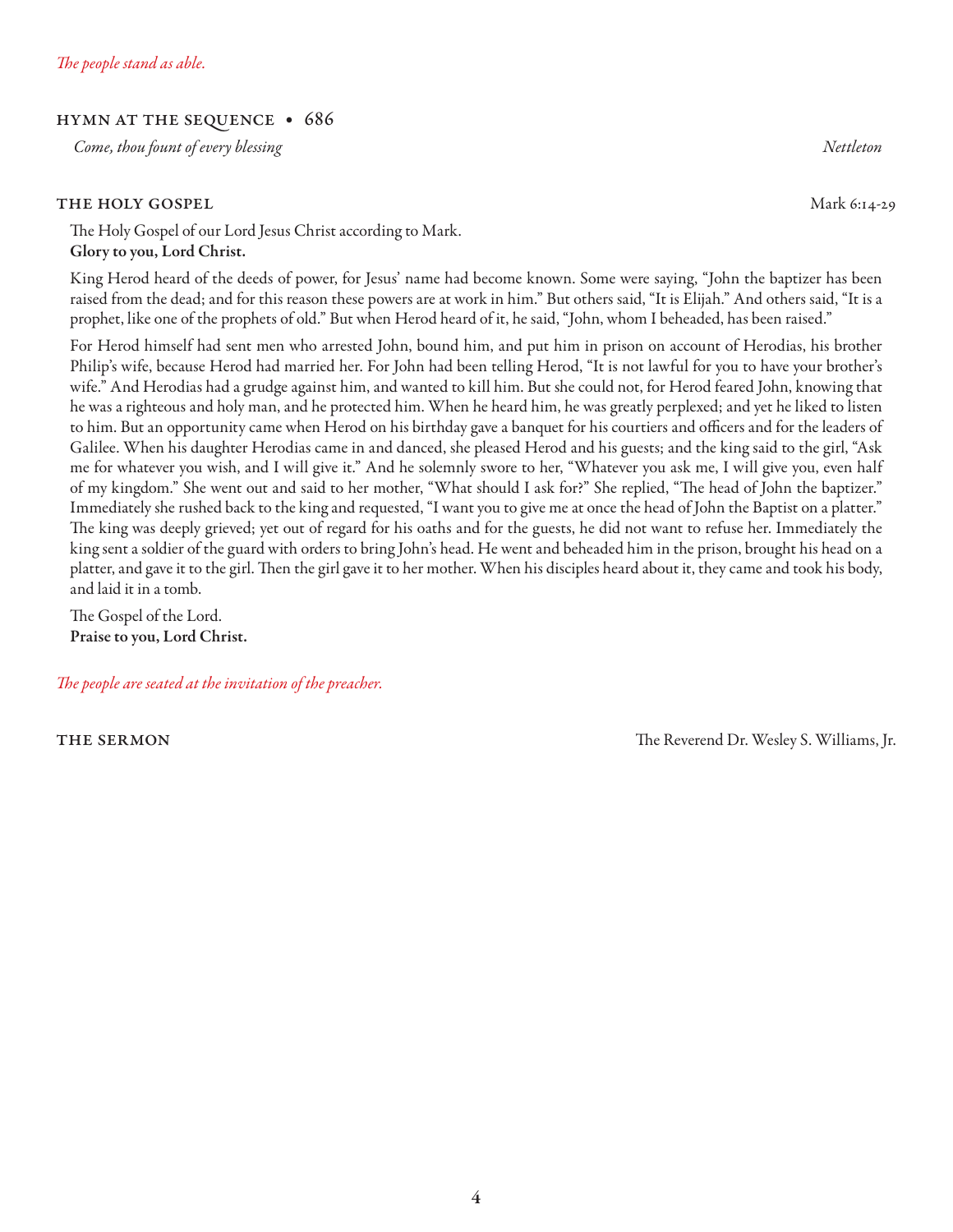## Holy Baptism *&* the Renewal of Baptismal Vows

*The candidates, Hansel Adriel Aguilar, Gray Elizabeth Cotter, and Aurelia Jocie Prochilo, are presented.* 

*The presider questions the candidates' sponsors about the desire and readiness to receive the Sacrament of Holy Baptism.*

*After the candidates have been presented and the sponsors have been examined, the presider invites the people to stand.*

*Presider* Will you who witness these vows do all in your power to support these persons in their life in Christ? *People* **We will.**<br>*Presider* Let us joi Let us join with those who are committing themselves to Christ and renew our own baptismal vows.

#### the renewal of baptismal vows

| Presider           | Do you believe in God the Father?                                                                                                                                                                                                                                                                                                                                                                                                                         |  |
|--------------------|-----------------------------------------------------------------------------------------------------------------------------------------------------------------------------------------------------------------------------------------------------------------------------------------------------------------------------------------------------------------------------------------------------------------------------------------------------------|--|
| People             | I believe in God, the Father almighty, creator of heaven and earth.                                                                                                                                                                                                                                                                                                                                                                                       |  |
| Presider<br>People | Do you believe in Jesus Christ, the Son of God?<br>I believe in Jesus Christ, his only Son, our Lord. He was conceived by the power of the Holy Spirit and born<br>of the Virgin Mary. He suffered under Pontius Pilate, was crucified, died and was buried. He descended to<br>the dead. On the third day he rose again. He ascended into heaven, and is seated at the right hand of the<br>Father. He will come again to judge the living and the dead. |  |
| Presider<br>People | Do you believe in God the Holy Spirit?<br>I believe in the Holy Spirit, the holy catholic Church, the communion of saints, the forgiveness of sins, the<br>resurrection of the body, and the life everlasting.                                                                                                                                                                                                                                            |  |
| Presider           | Will you continue in the apostles' teaching and fellowship, in the breaking of bread, and in the prayers?                                                                                                                                                                                                                                                                                                                                                 |  |
| People             | I will, with God's help.                                                                                                                                                                                                                                                                                                                                                                                                                                  |  |
| Presider           | Will you persevere in resisting evil, and, whenever you fall into sin, repent and return to the Lord?                                                                                                                                                                                                                                                                                                                                                     |  |
| People             | I will, with God's help.                                                                                                                                                                                                                                                                                                                                                                                                                                  |  |
| Presider           | Will you proclaim by word and example the Good News of God in Christ?                                                                                                                                                                                                                                                                                                                                                                                     |  |
| People             | I will, with God's help.                                                                                                                                                                                                                                                                                                                                                                                                                                  |  |
| Presider           | Will you seek and serve Christ in all persons, loving your neighbor as yourself?                                                                                                                                                                                                                                                                                                                                                                          |  |
| People             | I will, with God's help.                                                                                                                                                                                                                                                                                                                                                                                                                                  |  |
| Presider           | Will you strive for justice and peace among all people, and respect the dignity of every human being?                                                                                                                                                                                                                                                                                                                                                     |  |
| People             | I will, with God's help.                                                                                                                                                                                                                                                                                                                                                                                                                                  |  |
| Presider           | Let us now pray for those persons who this day are to receive the Sacrament of new birth.                                                                                                                                                                                                                                                                                                                                                                 |  |

#### the prayers for the candidates

| Intercessor | Deliver them, O Lord, from the way of sin and death.      |
|-------------|-----------------------------------------------------------|
| People      | Lord, hear our prayer.                                    |
| Intercessor | Open their hearts to your grace and truth.                |
| People      | Lord, hear our prayer.                                    |
| Intercessor | Fill them with your holy and life-giving Spirit.          |
| People      | Lord, hear our prayer.                                    |
| Intercessor | Keep them in the faith and communion of your holy Church. |
| People      | Lord, hear our prayer.                                    |
| Intercessor | Teach them to love others in the power of the Spirit.     |
| People      | Lord, hear our prayer.                                    |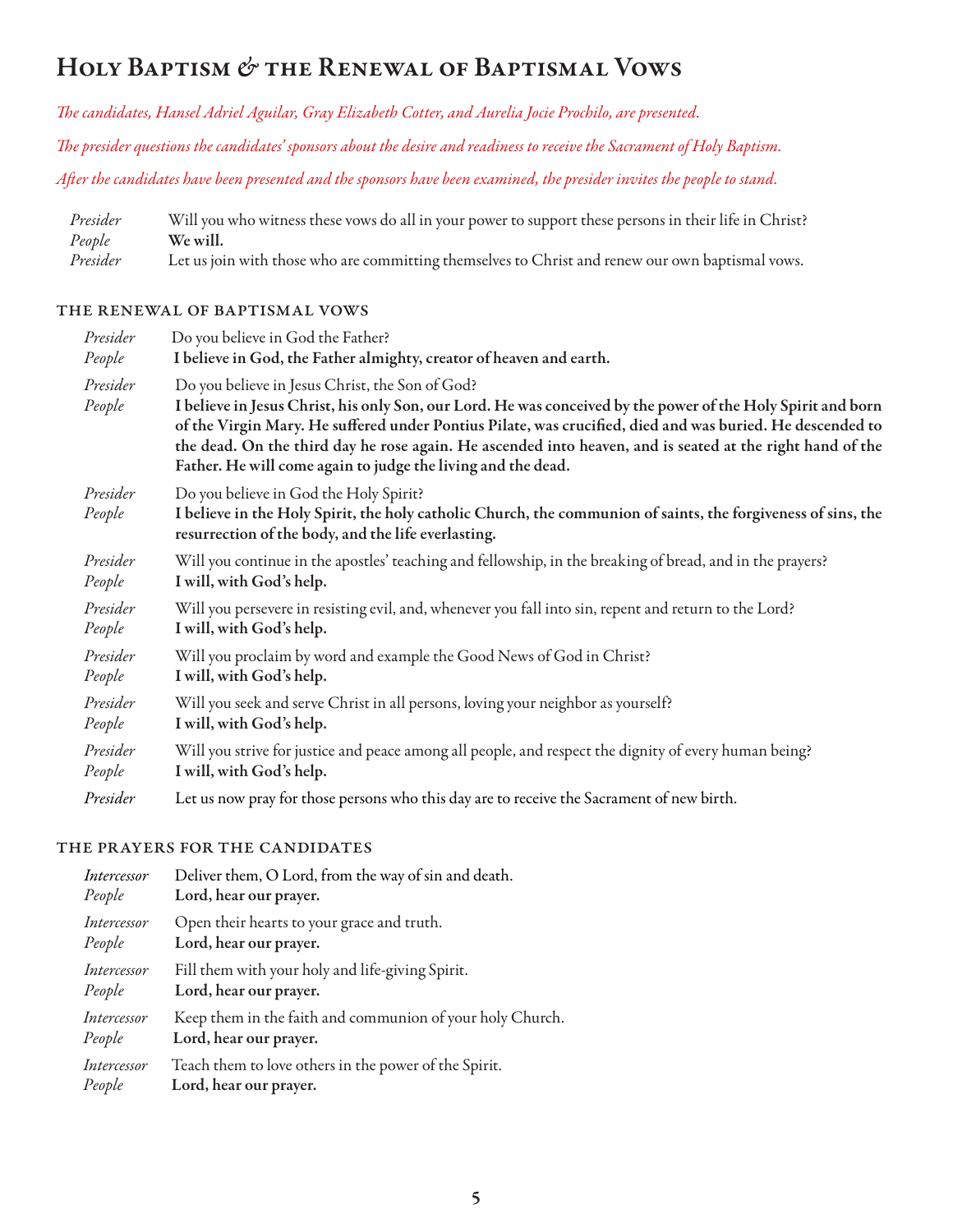| Intercessor           | Send them into the world in witness to your love.                                                                                                                                                             |
|-----------------------|---------------------------------------------------------------------------------------------------------------------------------------------------------------------------------------------------------------|
| People                | Lord, hear our prayer.                                                                                                                                                                                        |
| Intercessor<br>People | Bring them to the fullness of your peace and glory.<br>Lord, hear our prayer.                                                                                                                                 |
| Presider              | Grant, O Lord, that all who are baptized into the death of Jesus Christ your Son may live in the power of his<br>resurrection and look for him to come again in glory; who lives and reigns now and for ever. |
| People                | Amen.                                                                                                                                                                                                         |

*The ministers move to the baptismal font.* 

#### the thanksgiving over the water

| Presider | The Lord be with you.                      |
|----------|--------------------------------------------|
| People   | And also with you.                         |
| Presider | Let us give thanks to the Lord our God.    |
| People   | It is right to give God thanks and praise. |

*The presider prays over the water. The people affirm the prayer with* Amen*.*

#### THE BAPTISMS

*The candidates are baptized. The people affirm the baptisms, sealing with chrism, and presentation of candles with* Amen*. At the conclusion of the baptisms, the people welcome the newly baptized.* 

*Presider* Let us welcome the newly baptized. *People* We receive you into the household of God. Confess the faith of Christ crucified, proclaim his resurrection, and share with us in his eternal priesthood.

#### the asperges

*The people remain standing as the ministers sprinkle them with blessed water.*

#### anthem during the asperges

As I went down to the river to pray and the state of the state of the state of the state of the state of the state of the state of the state of the state of the state of the state of the state of the state of the state of

#### THE PEACE

The peace of the Lord be always with you. And also with you.

*The people greet one another with a sign of God's peace and are then seated.*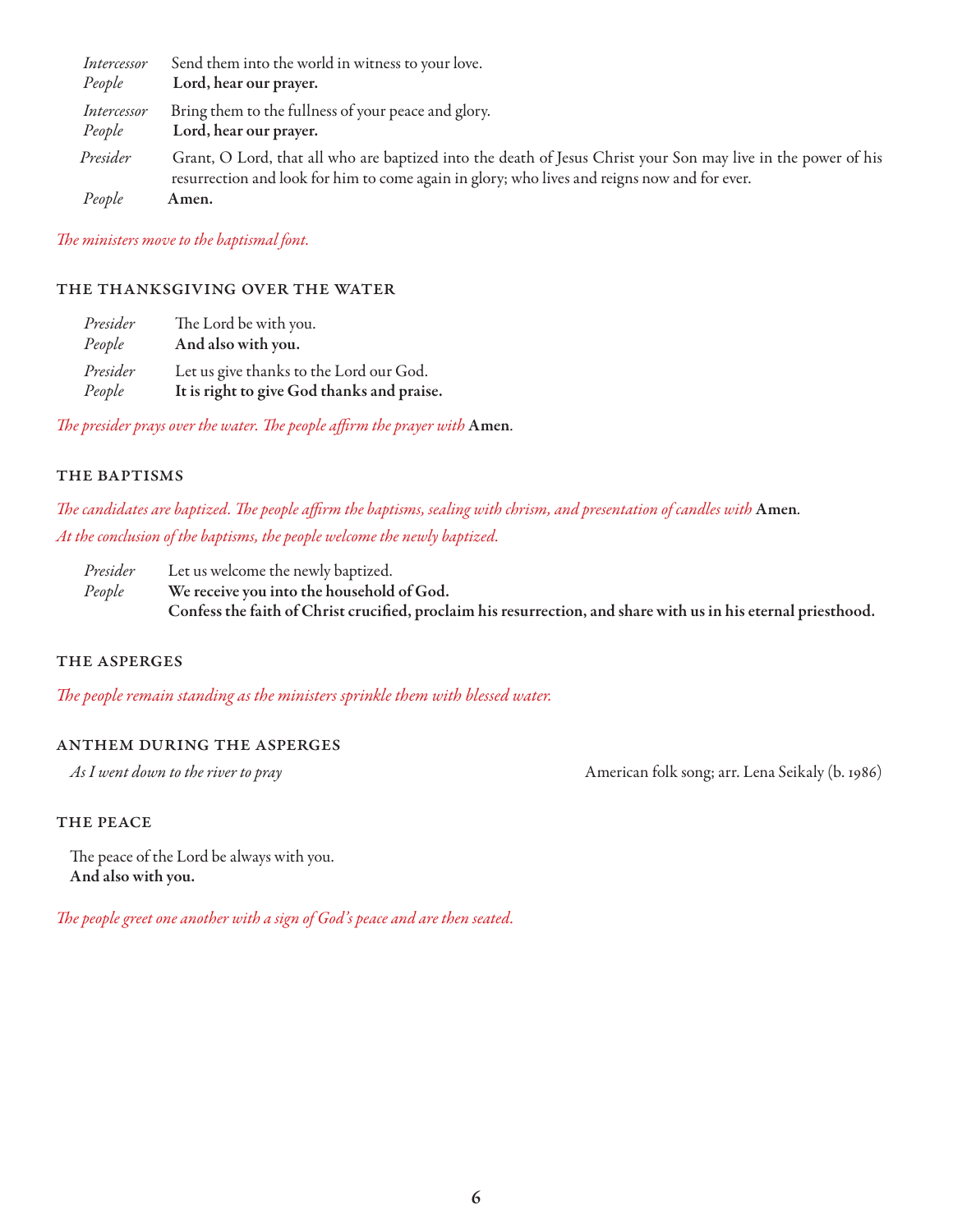#### the offertory

*An offering is received to support the Cathedral's ministry of sharing God's love with the world.*

*The altar is prepared for Holy Communion.*

#### anthem at the offertory

O Wisdom! Spirit of the Holy God, Effulgent glory of eternal light, Thou order'st all things, O divinest Might, Strong Wisdom Spirit of the Holy God.

O Sovereign Lord, Thou mast of man's soul, inspire, we pray Thee by Thy human name, Man's feeble will with Love's perpetual flame, And hold the wheels of life with strong control.

O steadfast Spirit of the Holy God, O come be near us, guide us day by day With saving hand, along Thy marvelous way, Fair Wisdom, Spirit of the Holy God.

*(Wisdom 7:25 ff, para. Charles William Stubbs, 1845-1912)*

#### *The people stand as able.*

#### hymn at the presentation • 706

*In your mercy, Lord, you called me Halton Holgate*

## The Holy Communion

#### the great thanksgiving

The Lord be with you. And also with you. Lift up your hearts. We lift them to the Lord. Let us give thanks to the Lord our God. It is right to give God thanks and praise.

Father, you made the world and love your creation. You gave your Son Jesus Christ to be our Savior. His dying and rising have set us free from sin and death. And so we gladly thank you, with saints and angels praising you, and singing:

*O Wisdom* T. Tertius Noble (1867-1953)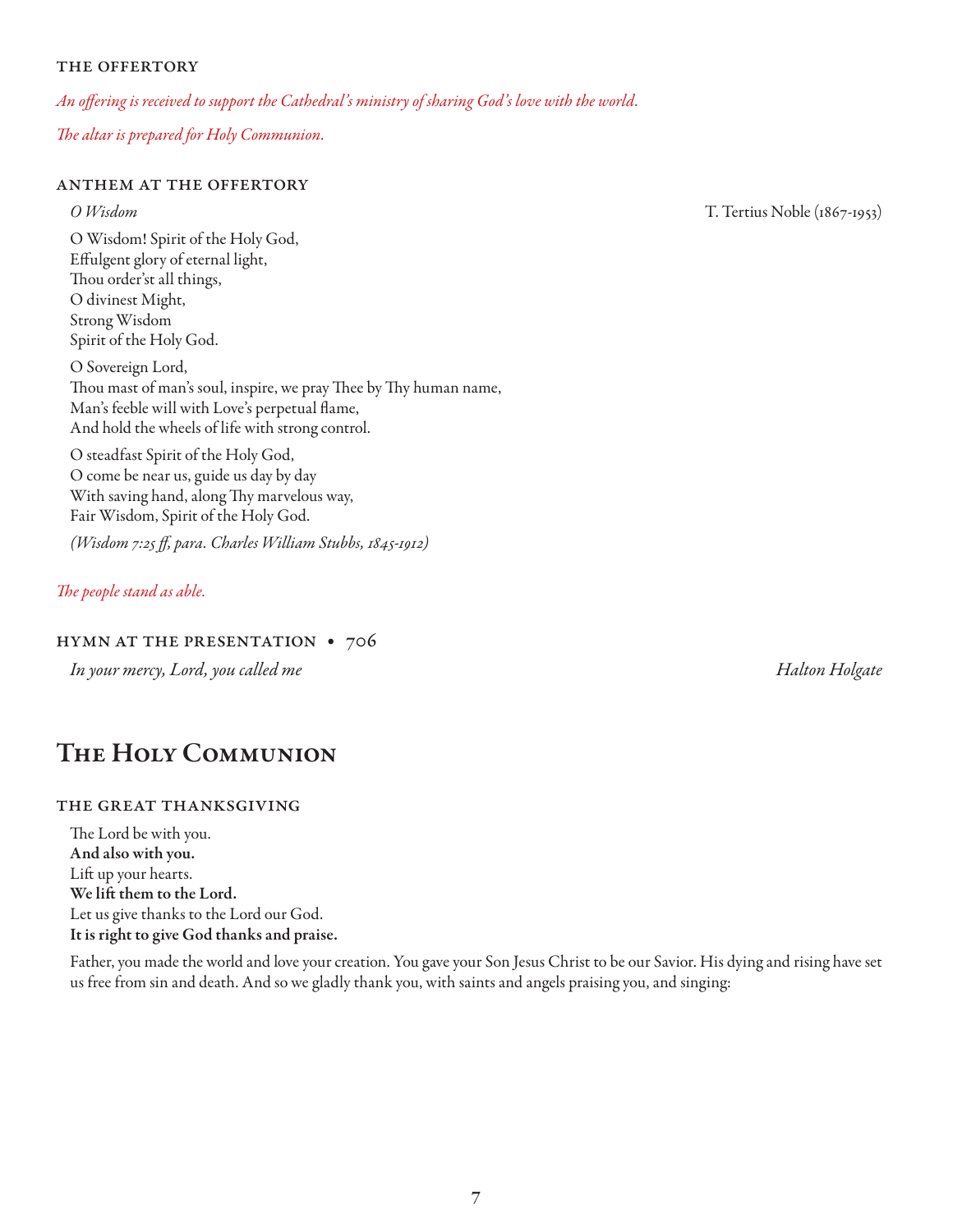

We praise and bless you, loving Father, through Jesus Christ, our Lord; and as we obey his command, send your Holy Spirit, that broken bread and wine outpoured may be for us the body and blood of your dear Son.

On the night before he died he had supper with his friends and, taking bread, he praised you. He broke the bread, gave it to them and said: Take, eat; this is my body which is given for you; do this in remembrance of me.

When supper was ended he took the cup of wine. Again he praised you, gave it to them and said: Drink this, all of you; this is my blood of the new covenant, which is shed for you and for many for the forgiveness of sins. Do this, as often as you drink it, in remembrance of me.

So, Father, we remember all that Jesus did, in him we plead with confidence his sacrifice made once for all upon the cross. Bringing before you the bread of life and cup of salvation, we proclaim his death and resurrection until he comes in glory. Great is the mystery of faith:

#### Christ has died: Christ is risen: Christ will come again.

Lord of all life, help us to work together for that day when your kingdom comes and justice and mercy will be seen in all the earth. Look with favor on your people, gather us in your loving arms and bring us with Peter and Paul, our patrons, all the saints to feast at your table in heaven.

Through Christ, and with Christ, and in Christ, in the unity of the Holy Spirit, all honor and glory are yours, O loving Father, for ever and ever. AMEN.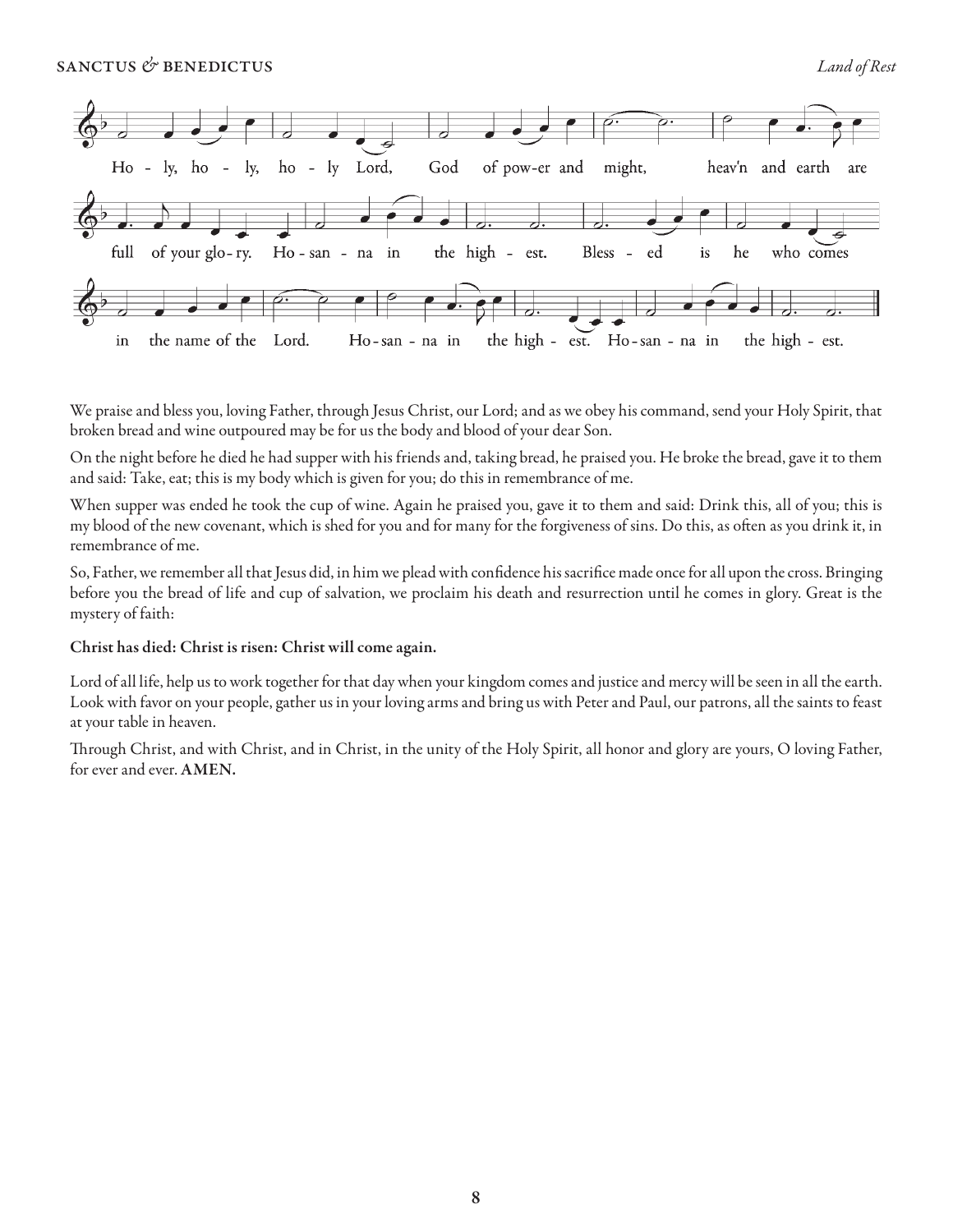#### the lord's prayer

Notre Père…, Padre nuestro…, Vater unser…,

Our Father, who art in heaven, hallowed be thy Name, thy kingdom come, thy will be done, on earth as it is in heaven. Give us this day our daily bread. And forgive us our trespasses, as we forgive those who trespass against us. And lead us not into temptation, but deliver us from evil. For thine is the kingdom, and the power, and the glory, for ever and ever. Amen.



#### 9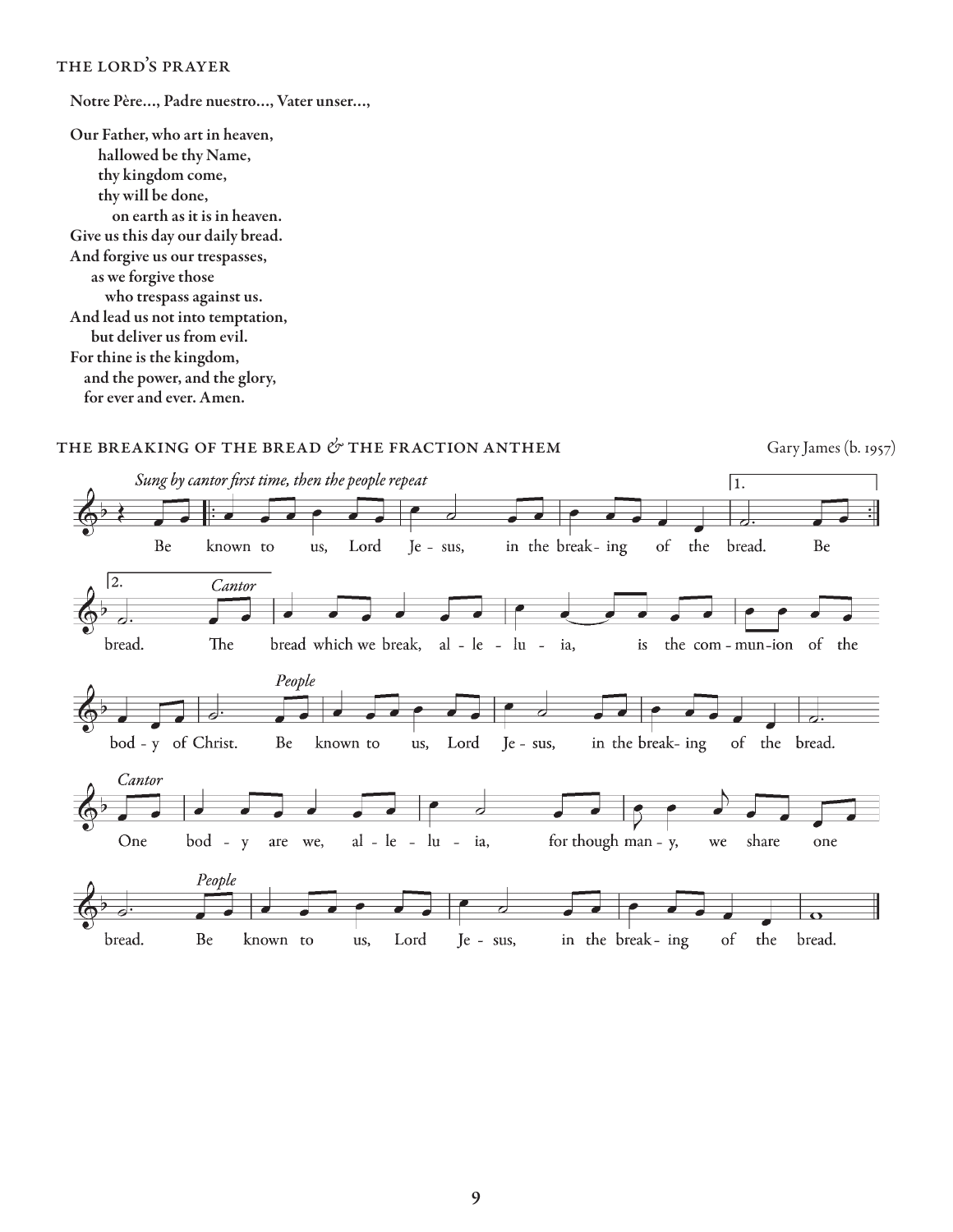#### the invitation to holy communion

#### *The people are seated.*

*All who seek God and a deeper life in Christ are welcome to receive Holy Communion. Please receive the bread in open and outstretched hands and sip the wine from the chalice, guiding it gently to your lips; or you may dip the wafer into the wine. Gluten-free wafers are available; please make your need known to the minister. Respond to receiving Communion by saying "Amen." If you prefer to receive a blessing instead, please indicate your choice by crossing your hands across your chest.* 

*Those who wish to have Holy Communion brought to them at their seat should notify an usher.*

*During the administration of Holy Communion the laying on of hands and prayers for healing is offered in St. John's Chapel. Please enter the chapel by the ramp or stairs to the right of the pulpit.*

#### anthem during the communion

*Thee we adore* T. Frederick H. Candlyn (1892-1964)

Thee we adore, O hidden Saviour, thee, Who in thy sacrament art pleased to be; Both flesh and spirit in thy presence fail. Yet here thy presence we devoutly hail.

O blest memorial of our dying Lord, Who living bread to men doth here afford! O may our souls for ever feed on thee, And thou, O Christ, forever precious be.

Fountain of goodness, Jesu, Lord and God, Cleanse us, unclean, in thy most cleansing flood; Increase our faith and love, that we may know The hope and peace which from thy presence flow.

O Christ, whom now beneath a veil we see, May what we thirst for soon our portion be, To gaze on thee unveiled, and see thy face, The vision of thy glory and thy grace.

*(Thomas Aquinas, 1225-1274)*

#### *The people stand as able.*

#### sending forth eucharistic visitors *(when scheduled)*

In the name of God and this Cathedral Church, we send you forth bearing these holy gifts, that those to whom you go may share with us in the communion of Christ's Body and Blood.

We who are many are one body, because we all share one bread, one cup.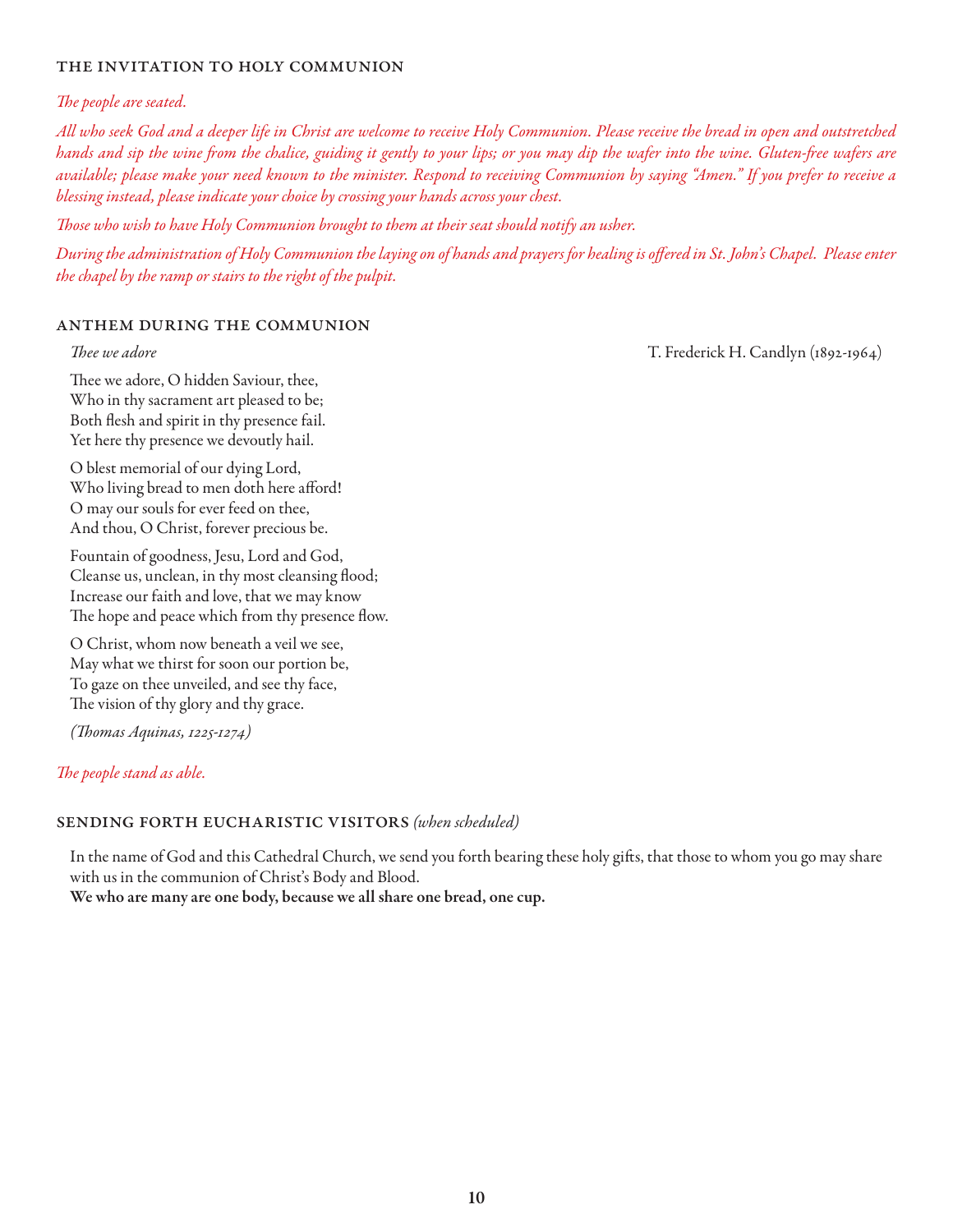#### the postcommunion prayer

Eternal God, heavenly Father, you have graciously accepted us as living members of your Son our Savior Jesus Christ, and you have fed us with spiritual food in the Sacrament of his Body and Blood. Send us now into the world in peace, and grant us strength and courage to love and serve you with gladness and singleness of heart; through Christ our Lord. Amen.

#### the blessing

*The presider blesses the people, and the people respond,* Amen*.*

#### hymn at the closing • 492

*Sing, ye faithful, sing with gladness Finnian*

#### THE DISMISSAL

Let us go forth in the name of Christ. Thanks be to God.

#### organ voluntary

*Voluntary in C* Henry Purcell (1659-1695)